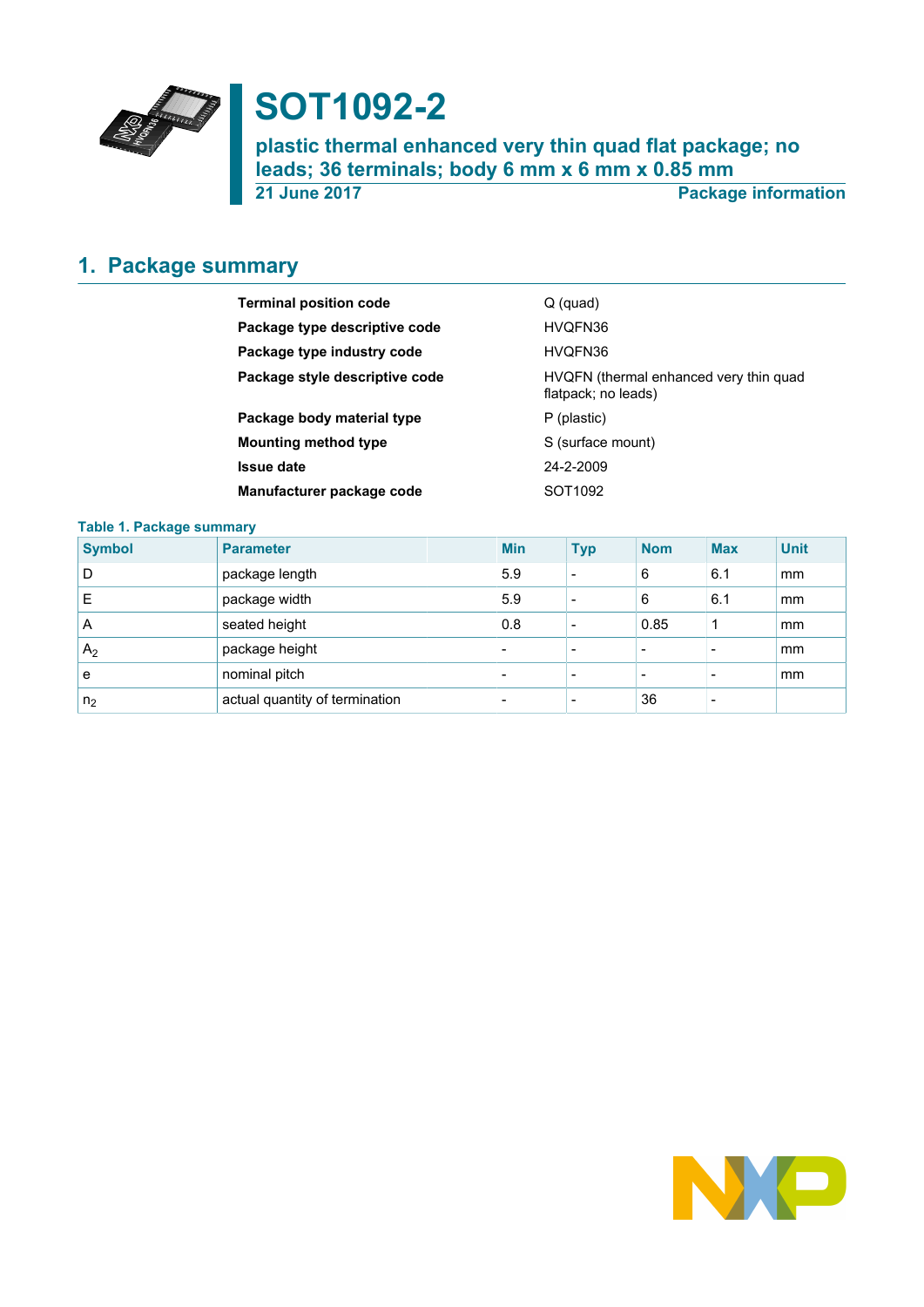#### **NXP Semiconductors SOT1092-2**

**plastic thermal enhanced very thin quad flat package; no leads; 36 terminals; body 6 mm x 6 mm x 0.85 mm**

### <span id="page-1-0"></span>**2. Package outline**



#### **Fig. 1. Package outline HVQFN36 (SOT1092-2)**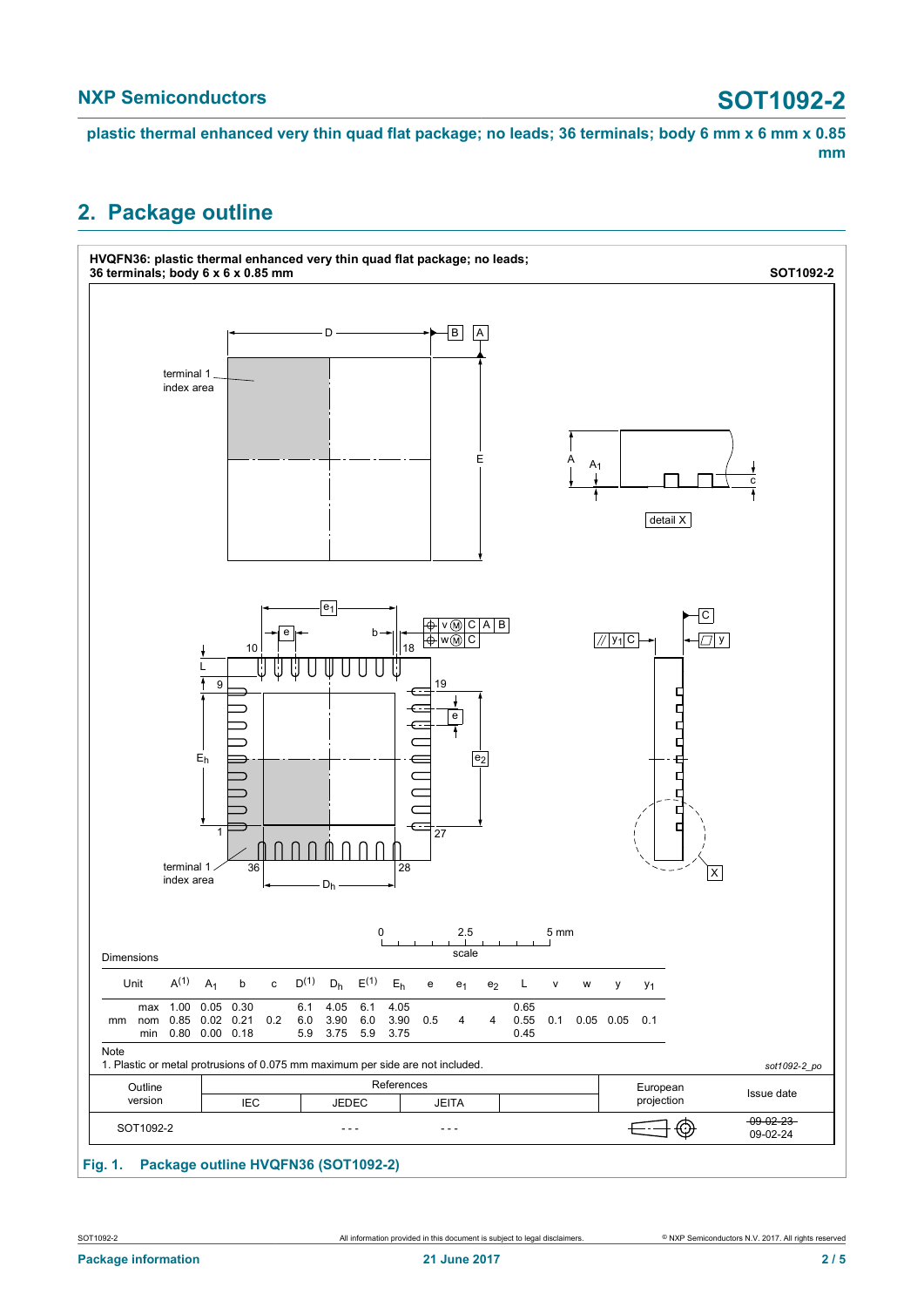**plastic thermal enhanced very thin quad flat package; no leads; 36 terminals; body 6 mm x 6 mm x 0.85 mm**

### <span id="page-2-0"></span>**3. Soldering**

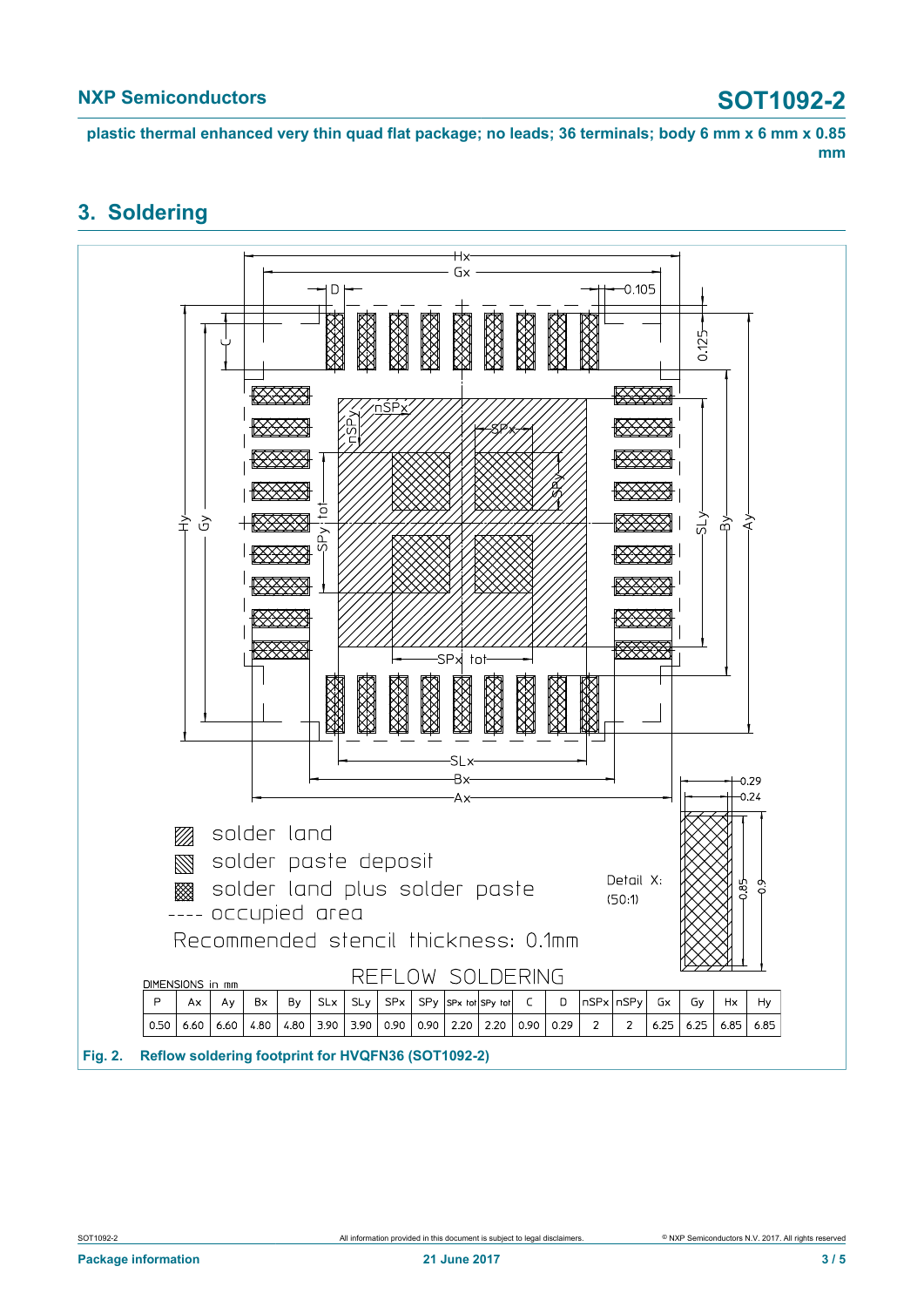**plastic thermal enhanced very thin quad flat package; no leads; 36 terminals; body 6 mm x 6 mm x 0.85 mm**

### <span id="page-3-0"></span>**4. Legal information**

#### **Disclaimers**

**Limited warranty and liability** — Information in this document is believed to be accurate and reliable. However, NXP Semiconductors does not give any representations or warranties, expressed or implied, as to the accuracy or completeness of such information and shall have no liability for the consequences of use of such information. NXP Semiconductors takes no responsibility for the content in this document if provided by an information source outside of NXP Semiconductors.

In no event shall NXP Semiconductors be liable for any indirect, incidental, punitive, special or consequential damages (including - without limitation lost profits, lost savings, business interruption, costs related to the removal or replacement of any products or rework charges) whether or not such damages are based on tort (including negligence), warranty, breach of contract or any other legal theory.

Notwithstanding any damages that customer might incur for any reason whatsoever, NXP Semiconductors' aggregate and cumulative liability towards customer for the products described herein shall be limited in accordance with the *Terms and conditions of commercial sale* of NXP Semiconductors.

**Right to make changes** — NXP Semiconductors reserves the right to make changes to information published in this document, including without limitation specifications and product descriptions, at any time and without notice. This document supersedes and replaces all information supplied prior to the publication hereof.